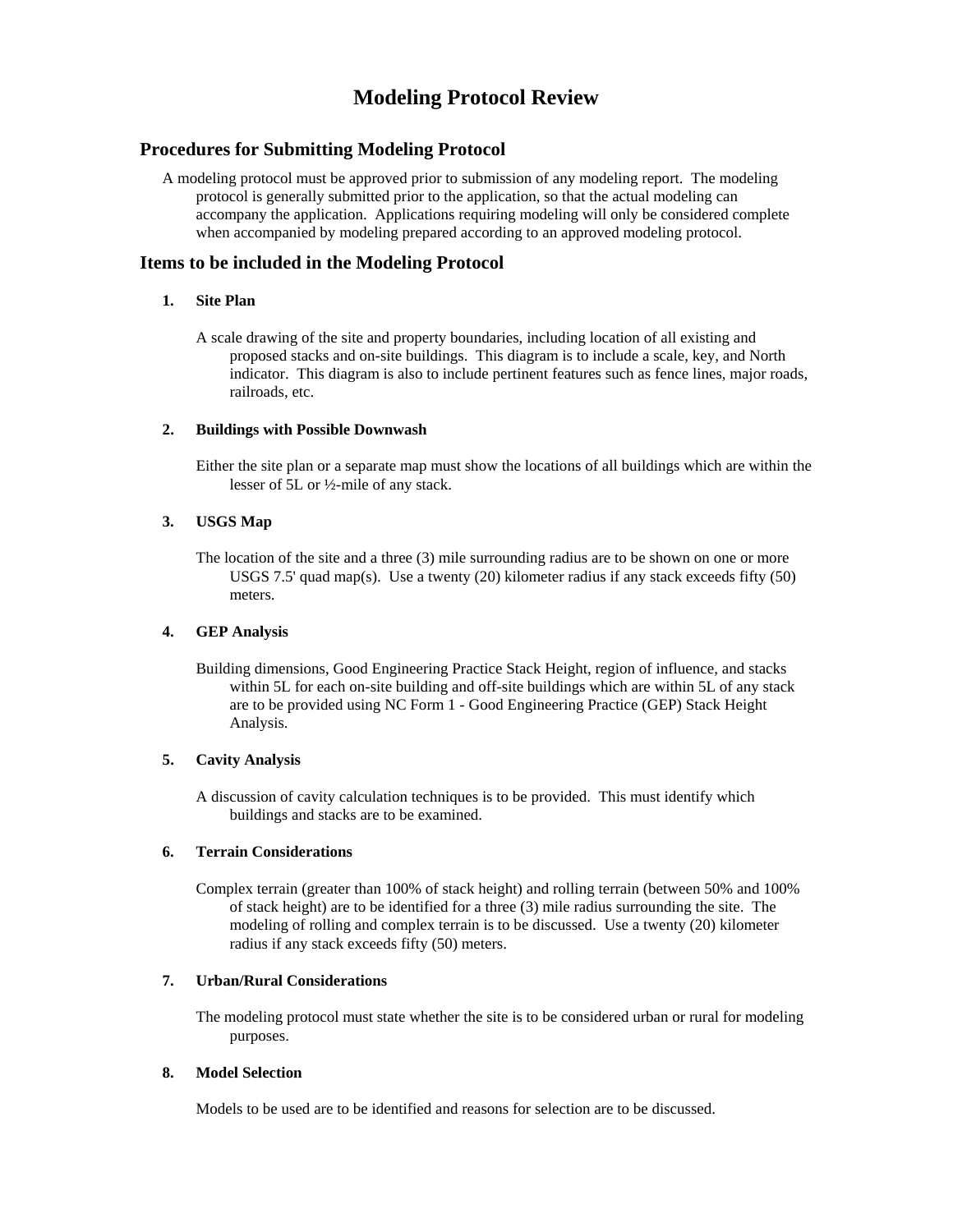#### **9. Meteorological Data**

Meteorological data to be used must be identified.

#### **10. Stack Parameters**

Stack parameters are to be provided using NC Form 3 - Toxic Air Pollutant Emission Parameters. If the stack parameters submitted with the modeling protocol are likely to change when the actual modeling is submitted, this should be noted in the modeling protocol. When modeling merged stacks, provide calculation of merged stack parameters.

#### **11. Receptor Locations and Elevations**

Receptor locations and elevations are to be identified and discussed. Also discuss discrete receptor locations and reason for discrete receptor placement.

#### **12. Pollutants/Emission Rates**

Pollutants and emission rates should be submitted using NC Form 2 - Pollutant Emission Rates. If emission rates are not known at the time of the plan submittal, or are subject to change prior to actual modeling, best estimates should be provided and a note included in the modeling protocol that the emissions are expected to vary when final modeling is submitted.